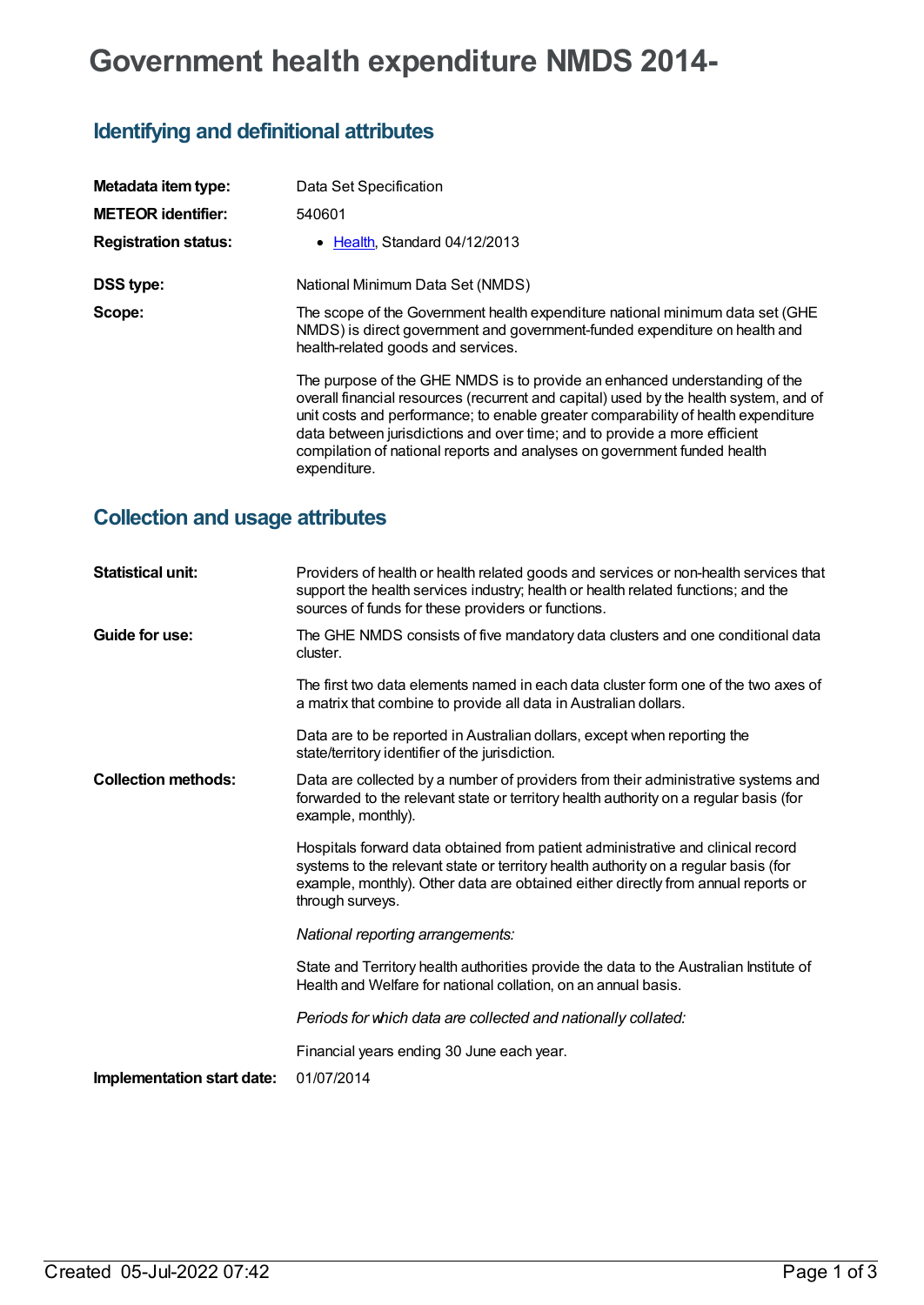Public health has been defined by the National Public Health Partnership (1998) as: "The organised response by society to protect and promote health, and to prevent illness, injury and disability. The starting point for identifying public health issues, problems and priorities, and for designing and implementing interventions, in the population as a whole, or population sub-group."

This data collection covers information from Commonwealth health agencies, Commonwealth specific purpose payments for public health and state and territory health departments and will therefore underestimate the 'effort' in public health.

Where possible, jurisdictions will note where public health expenditure is undertaken by non-health departments, or in parts of the health department where it is not possible to separate the public health components such as some aspects of service delivery by hospitals, and it is therefore not possible to report this expenditure.

#### *Scope links with other NMDSs*

- Public hospital establishments NMDS
- Mental health establishments NMDS

#### *Glossary items*

Glossary terms that are relevant to this National minimum data set are included here.

**[Admission](https://meteor.aihw.gov.au/content/327206)**

**[Ambulatory](https://meteor.aihw.gov.au/content/327206) care**

**[Emergency](https://meteor.aihw.gov.au/content/327158) department**

**Emergency [department](https://meteor.aihw.gov.au/content/327228) - public hospital**

**[Geographic](https://meteor.aihw.gov.au/content/327306) indicator**

**[Hospital-in-the-home](https://meteor.aihw.gov.au/content/327308) care**

**[Outpatient](https://meteor.aihw.gov.au/content/336980) clinic service**

**[Public](https://meteor.aihw.gov.au/content/352234) health**

**[Resident](https://meteor.aihw.gov.au/content/524972)**

**[Residential](https://meteor.aihw.gov.au/content/373049) mental health care service**

**[Revenue](https://meteor.aihw.gov.au/content/357543) (other revenue)**

#### **[Revenue](https://meteor.aihw.gov.au/content/357539) (patient)**

#### **Revenue [\(recoveries\)](https://meteor.aihw.gov.au/content/357541) Source and reference attributes**

**Submitting organisation:** Health Expenditure Advisory Committee

### **Relational attributes**

| Related metadata | Supersedes Government health expenditure NMDS 2009-14 |  |
|------------------|-------------------------------------------------------|--|
|                  |                                                       |  |

**references:**

• [Health](https://meteor.aihw.gov.au/RegistrationAuthority/12), Superseded 04/12/2013